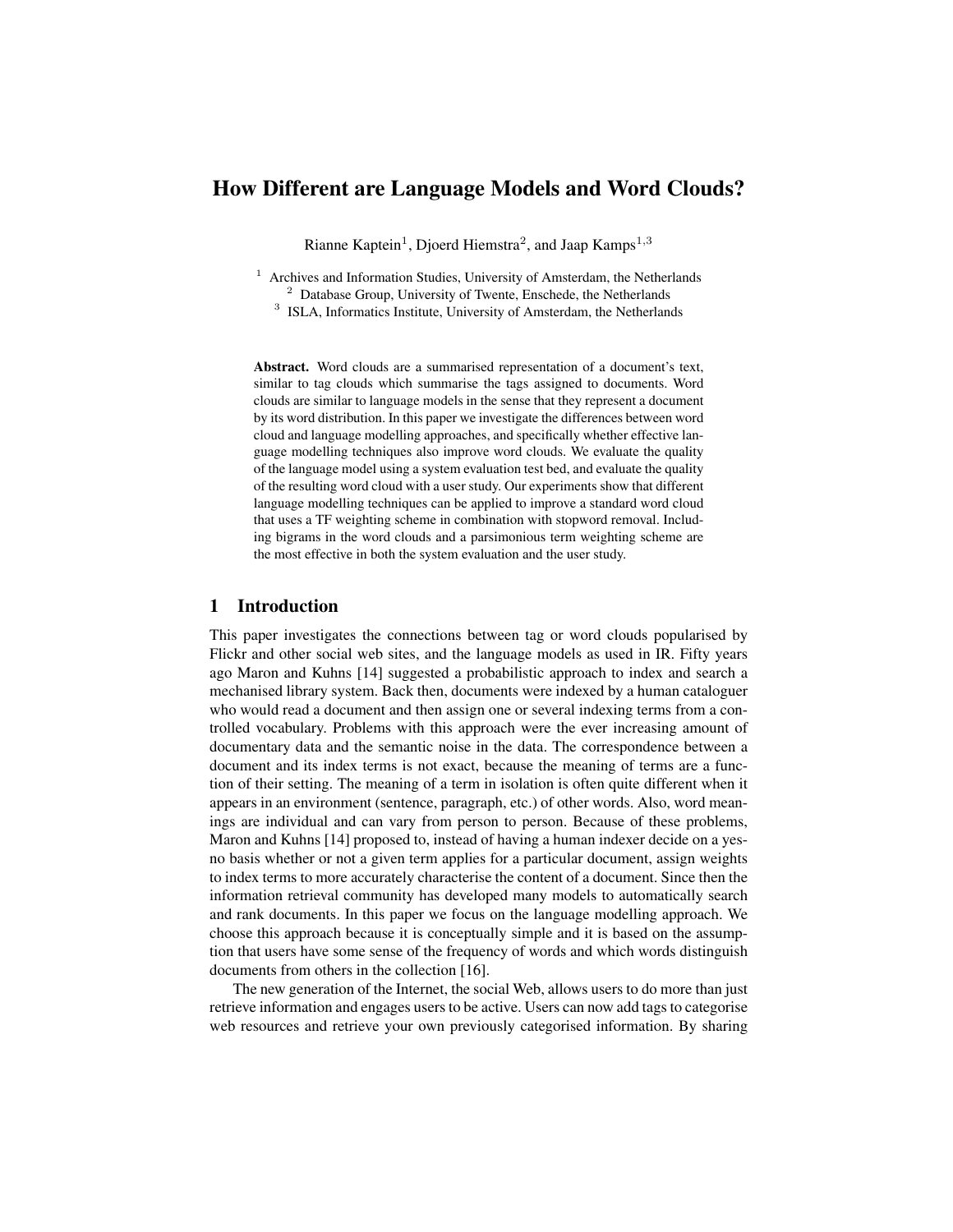000 bill certification conflict control **COUNTY** diamond export governmental human importante industry internationale Ieon mining problems rough SIEFTA system trade united war work world year Fig. 1. Word cloud from 10 results for the topic "diamond smuggling"

these tags among all users large amounts of resources can be tagged and categorised. These generated user tags can be visualised in a tag cloud where the importance of a term is represented by font size or colour. Terms in a tag cloud usually link to a collection of documents that are associated with that tag. To generate tag clouds the tripartite network of users, documents and tags [10] can be exploited. Of course, the majority of documents on the web is not tagged by users. An alternative to clouds based on user-assigned tags, is to generate tags automatically by using statistical techniques. Clouds generated by automatically analysing the document contents are referred to as 'word clouds'. Word clouds have for example been generated for the inaugural speeches of American presidents [e.g., 13]. Word clouds can be used in the same way as tag clouds, but are especially useful to get a first impression of long documents, such as books, or parliamentary proceedings. Also word clouds can be used to summarize a collection of documents, such as clustered or aggregated search results. Figure 1 shows a word cloud summarising top 10 retrieved documents.

This paper investigates the connections between tag or word clouds and the language models of IR. Our main research question is: do words extracted by language modelling techniques correspond to the words that users like to see in word clouds? We discuss related work on tag clouds and language modelling in Section 2 with the goal of determining which specific techniques have been explored in both approaches. We decide to focus on four different features of word clouds, i.e. pseudo-relevance vs. relevance information, stemming, including bigrams, and term weighting schemes. Each of them is investigated in a separate section (Sections 4 through 7). In Section 3 we describe our experimental set-up. We use an IR test collection to evaluate the effectiveness of the technique for language models, and we conduct a user study establishing user preferences over the resulting word clouds as a means to convey the content of a set of search results. Finally, in Section 8 we draw our conclusions.

### 2 Related Work

In this section, we will discuss related work on tag/word clouds and language modelling, with the aim of determining a number of techniques applicable for both types of approaches. The first appearance of a tag cloud is attributed to Douglas Coupland's novel Microserfs [4]. In this novel the main character Daniel writes a program to take terms out of his journal entries and create snapshots of keywords, which are called 'subconscious files.' The first widespread use of tag clouds was on the photo-sharing site Flickr. Other sites that contributed to the popularisation of tag clouds were Del.ici.ous and Technorati. Nowadays tag clouds are often considered as one of the typical design elements of the social Web. Evaluation of tag clouds appears scarcely in scientific literature, in the blogosphere however there is a lot discussion on the usefulness of tag clouds [2]. Part of the evaluation of tag clouds are the effects of visual features such as font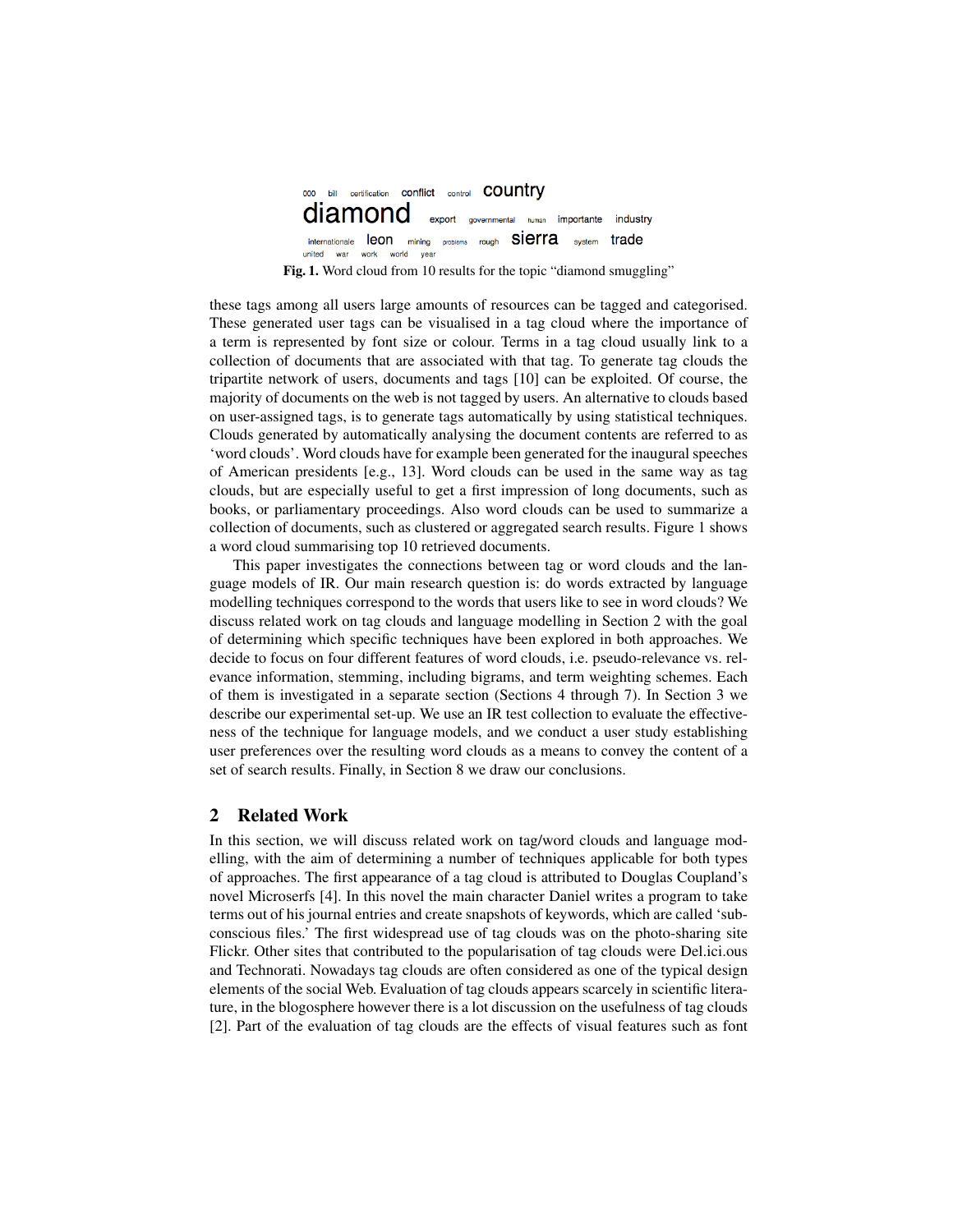size, font weight, colour and word placement [1, 6, 18]. Font size and font weight are considered the most important visual properties. Font sizes are commonly set to have a linear relationship to the log of the frequency of occurrence of a tag. Colour draws the attention of users, but the meaning of colours needs to be carefully considered. The position of the words is important, words in the top of the tag cloud attract more attention. An alphabetical order of the words helps users to find information quicker. Rivadeneira et al. [18] identify four tasks tag clouds can support. In our experiments we will evaluate our word clouds on the basis of these tasks:

- Search: locating a specific term that represents a desired concept.
- Browsing: casually explore the cloud with no specific target in mind.
- Impression Formation or Gisting: use the cloud to get a general idea on the underlying data.
- Recognition / Matching: recognise which of several sets of information the tag cloud is likely to represent.

Some recent information retrieval papers discuss the use of tag or word clouds for various applications. PubCloud uses clouds for the summarisation of results from queries over the PubMed database of biomedical literature [9]. A stopword list is used to remove common words, and a Porter Stemmer is applied [17]. Colours are used to represent recency, and font size represents frequency. Mousing over a tag displays a list of words that share the same prefix and a hyperlink links to the set of PubMed abstracts containing the tag. In Dredze et al. [5] summary keywords are extracted from emails. Common stopwords and e-mail specific stopwords such as 'cc,' 'to' and 'http' are removed. Latent semantic analysis and latent Dirichlet allocation outperform a baseline of TF-IDF on an automated foldering and a recipient prediction task.

On the Internet tools like Wordle [22] and ManyEyes [13] create visually pleasing word clouds from any document. To create word clouds these tools remove stopwords and use term frequencies to determine font sizes. Information retrieval systems mainly remove stopwords to reduce index space and speed up processing. Since the discrimination value of stop words is low, removing these terms will not have a large effect on retrieval performance. Modern IR systems and web search engines exploit the statistics of language and do not use stopword lists, or very small stopword lists (7-12 terms) [12]. For word clouds however it is essential to have a good stopword list. Both Wordle and ManyEyes also have an option to include multi-word phrases. Popular social tagging sites like Flickr and Technorati allow multi-word tags. Most first-generation tagging systems did not allow multi-word tags, but users find this a valuable feature.

Term frequencies are most commonly used to create tag clouds. For information retrieval term frequencies are also a commonly used method of term weighting, but in addition some alternative weighting schemes have been developed. It was recognised early that more weight should be given to query terms matching documents that are rare within a collection, and therefore the inverse document frequency (IDF) was introduced [20]. The idf factor varies inversely with the number of documents  $n$  in which a term occurs in a collection of N documents. Since then many variants with different normalisation steps have been developed to improve retrieval results. Several relevance feedback approaches attempt to filter out background noise from feedback documents. Zhai and Lafferty [23] apply an Expectation-Maximization model to concentrate on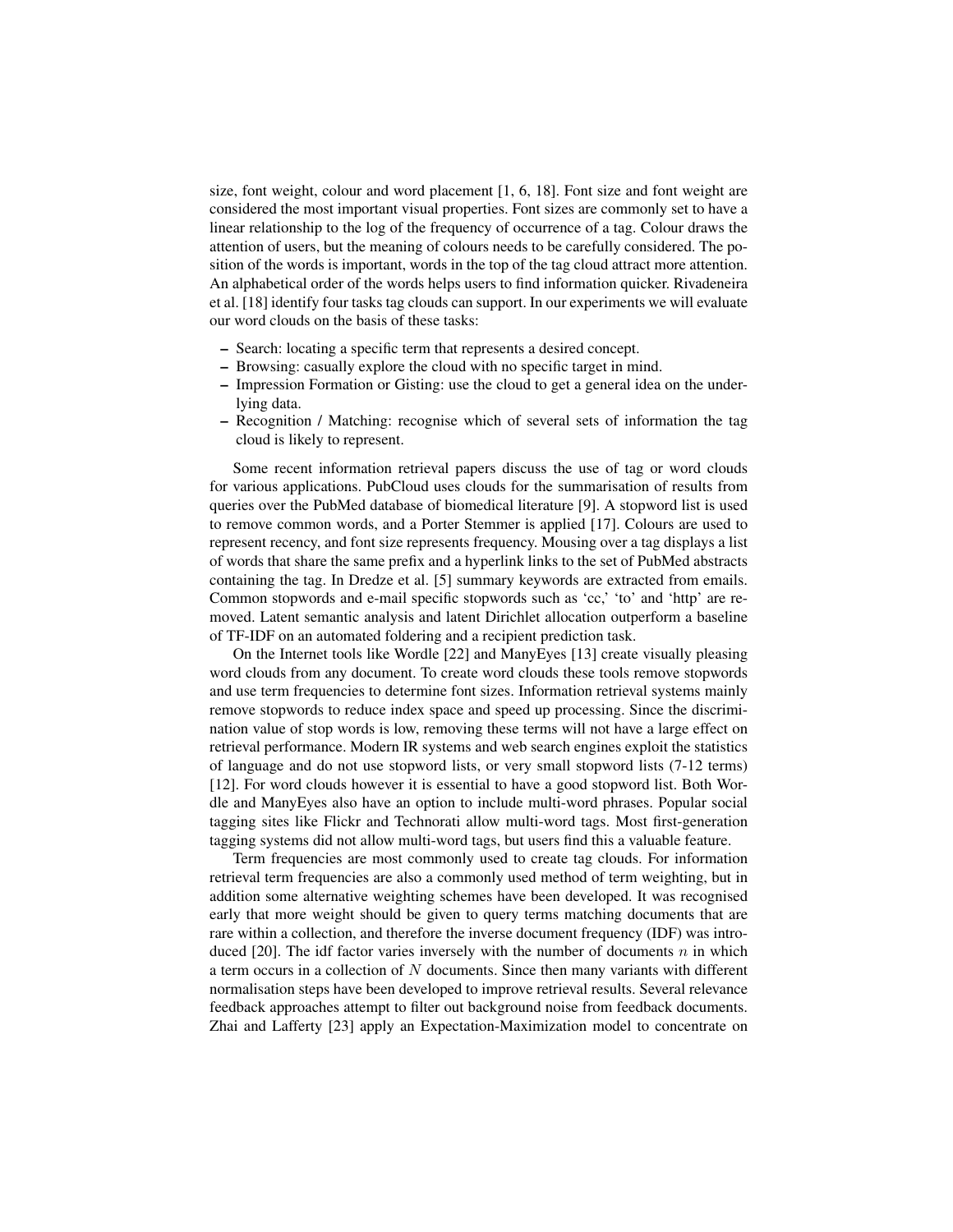words that are common in the feedback documents but are not very common in in the complete collection. This same idea is used to create parsimonious models of documents in [8].

This section aimed to determine a number of techniques applicable for both language modelling and word cloud generation. The innovative features of tag clouds lie in the presentation and the willingness of users to assign tags to resources. Considering other technical features of tag clouds, we have not found features in tag clouds that have not been explored in the language modelling approach to information retrieval. From the techniques in the literature we will investigate the four features we think are the most interesting for creating word clouds, i.e., using relevance or pseudo-relevance information, stemming, including bigrams and term weighting schemes. In Sections 4 to 7 each of these features will be discussed and evaluated using the set-up that is discussed in the next section.

# 3 Evaluation of Word Clouds

In this section, we will detail our experimental set-up. Since there is no standard evaluation method for word clouds, we created our own experimental test bed. Our experiments comprise of two parts, a system evaluation and a user study. For both experiments we use query topics from the 2008 TREC Relevance Feedback track.

#### 3.1 System Evaluation

We test our approaches using the 31 topics that have been evaluated using Pool10 evaluation, which is an approximation of the normal TREC evaluation strategy, and allows for ranking of systems by any of the standard evaluation measures [3]. We execute two experiments that correspond to tasks tag clouds can support, as described in the previous section. In the first experiment we evaluate the tasks 'Impression Formation' and 'Recognition' by using the words of the clouds for query expansion. Our assumption is that the quality of the query expansion equates the quality of the used model. The weights that are used to determine font size, are now used to represent the weight of query expansion terms. Prominent words carry more weight, but less prominent items can still contribute to the performance of the complete cloud, which is also the case in the two tasks. Our query expansion approach is similar to the implementation of pseudo-relevance feedback in Indri [21]. We keep the original query, and add the expansion terms with their normalised probabilities. We use the standard evaluation measures MAP and P10 to measure performance.

In our second experiment we evaluate the 'Search' task. In this task you want to locate a specific term that represents a desired concept. In our experiment the desired concept is the topic, and all terms that represent this topic are therefore relevant. We consider a word representative of the topic if adding the word to the original query leads to an improvement of the retrieval results. We take the feedback sets and 31 queries that we also used in the previous experiment. We let each model generate a word cloud consisting of 25 terms. For each topic we generate 25 queries where in each query a word from the word cloud is added to the original query. No weights are assigned to the expansion terms. For each query we measure the difference in performance caused by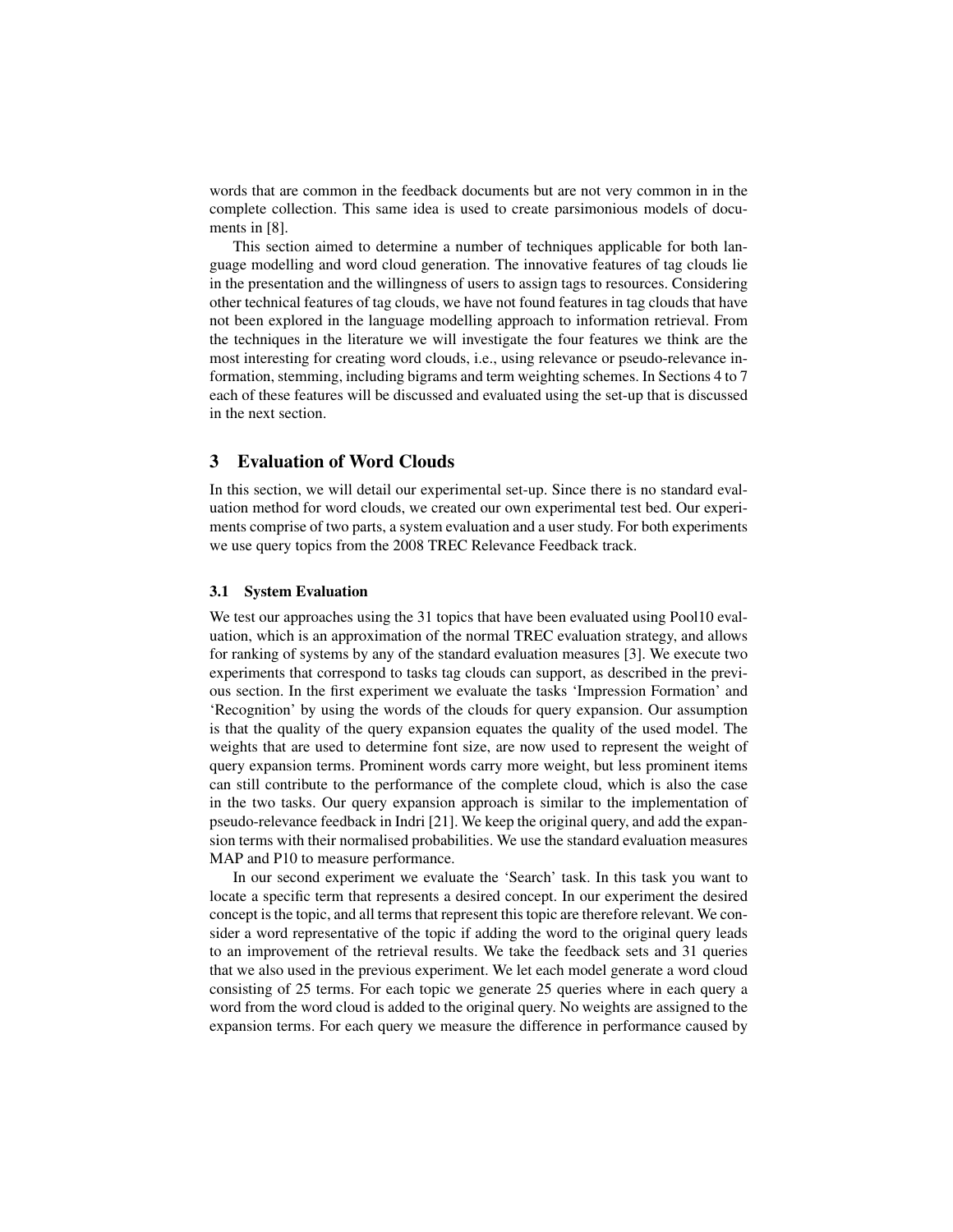adding the expansion term to the original query. Our evaluation measure is the percentage of 'relevant' words in the word cloud, i.e. the percentage of words where adding them to the query leads to an improvement in retrieval results. Additionally, we also calculate the percentage of 'acceptable' words that can be added to the query without a large decrease (more than 25%) in retrieval results.

#### 3.2 User Study

In addition to the system-based approach for evaluation, we evaluate the word clouds from a user's point of view. In this user study we are focusing on the question which words should appear in a word cloud. We set the size of the word cloud to 25 terms. We do not want to investigate the optimal size for word clouds, this size suffices to show users the differences between the different types of word clouds. The only visual feature we are considering is font size, other features, such as lay-out, colours etc. are not considered. We present a word cloud as a list of words in alphabetical order. The test persons first read a TREC topic consisting of the query title (keywords that are used for search), query description (one line clarification of the query title) and narrative (one paragraph that explains which documents are relevant). For each topic users rank four groups of word clouds. In each group we experiment with a different feature:

- Group 1: Pseudo relevance and relevance information
- Group 2: Stemming
- Group 3: Including bigrams
- Group 4: Term weighting scheme

Test persons may add comments to each group to explain why they choose a certain ranking. Each test person gets 10 topics. In total 25 topics are evaluated, each topic is evaluated by at least three test persons and one topic is evaluated by all test persons. 13 test persons participated in the study. The test persons were recruited at the university in different departments, 4 females and 9 males with ages ranging from 26 to 44.

#### 3.3 Baseline

Each group of clouds includes the standard word cloud which acts as a baseline to which the other clouds are compared. Since stopwords have high frequencies, they are likely to occupy most places in the word cloud. We therefore remove an extensive stopword list consisting of 571 common English words. Only single words (unigrams) are included in the standard cloud. Stemming is applied and words are conflated as described later in Section 5. The standard word cloud uses a TF weighting scheme which equals term frequency counting. The probability of a word occurring in a document is its term frequency divided by the total number of words in the document. For all models we have a restriction that a word has to occur at least twice to be considered. To create a word cloud all terms in the document are sorted by their probabilities and a fixed number of the 25 top ranked terms are kept. Since this results in a varying probability mass depending on document lengths and word frequencies, we normalise the probabilities in order to determine the font size. The standard cloud uses pseudo-relevant documents to generate the word cloud. The top 10 documents retrieved by a language model run are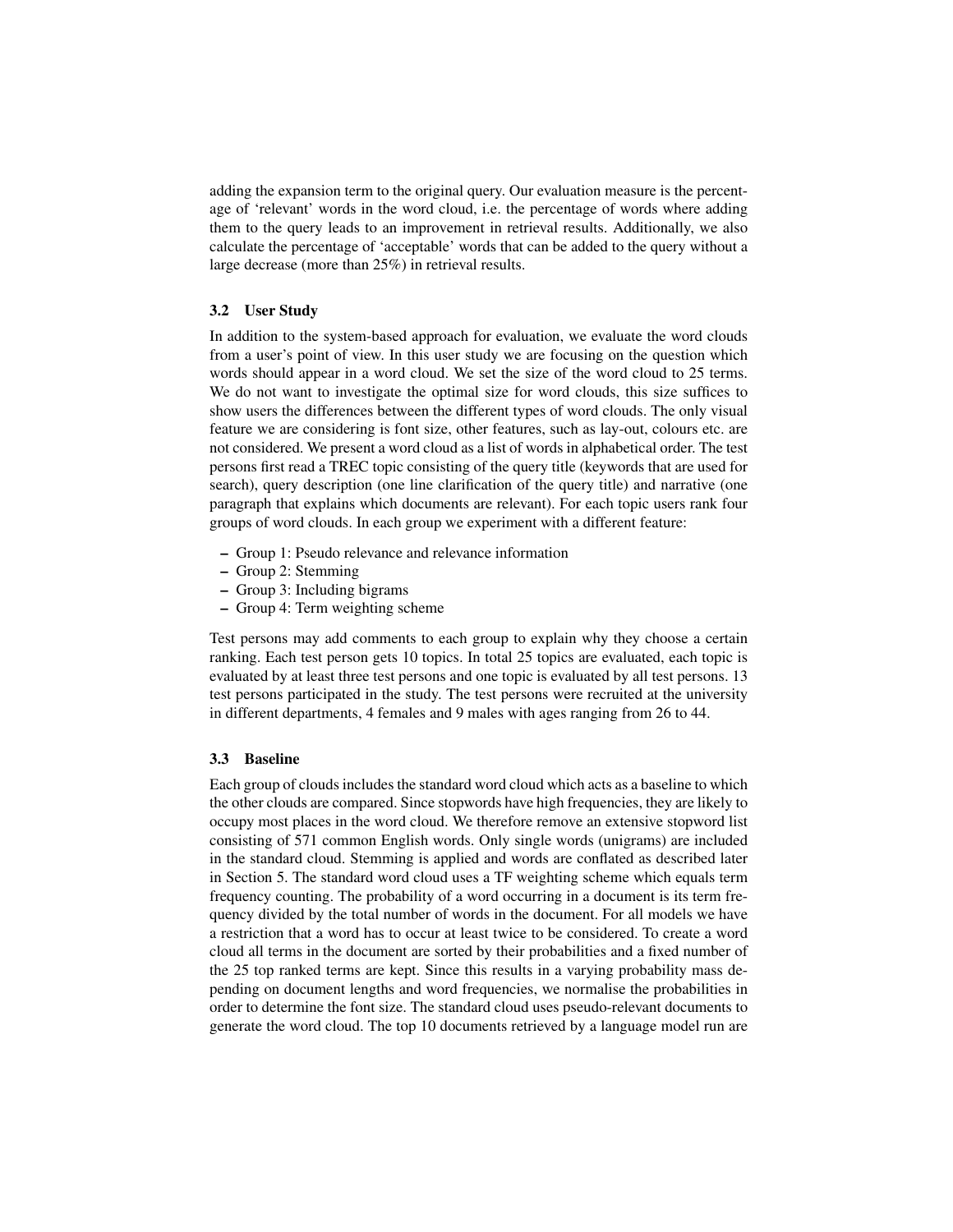|         |  | 000 1 2001 activities community conflict COUNtry crime criminales                                    |  |  |
|---------|--|------------------------------------------------------------------------------------------------------|--|--|
|         |  | divelopmental <b>diamond</b> governmental group                                                      |  |  |
| program |  | importante internationale ICON mining nationale organizationally<br>report Sierra state trade united |  |  |
|         |  | Fig. 2. Word cloud from 100 relevant results                                                         |  |  |

Table 1. Effectiveness of feedback based on pseudo-relevance vs. relevance information. Evaluated after removing the used 100 relevant documents from runs and qrels

| Approach  | <b>MAP</b>                    | P <sub>10</sub> | % Rel. words % Acc. words |    |
|-----------|-------------------------------|-----------------|---------------------------|----|
| Pseudo    | 0.0985                        | 0.1613          | 35                        |    |
| Rel. docs | $\vert 0.1161 - 0.2419 \vert$ |                 | 50                        | 85 |

concatenated and treated as one long document. Throughout this paper we will use the topic 766 'diamond smuggling' to show examples. In the earlier Figure 1 the standard TF word cloud of this topic was shown.

### 4 Clouds from Pseudo Relevant and Relevant Results

In this section, we look at the impact of using relevant or pseudo-relevant information to generate language models and tag clouds. In the first group a TF cloud made from 10 pseudo-relevant documents is compared to a cloud of 100 relevant documents. By making this comparison we want to get some insights on the question if there is a mismatch between words which improve retrieval performance, and the words that users would like to see in a word cloud. Our standard word cloud uses pseudo-relevant results because these are always available. The cloud in Fig. 2 uses 100 pages judged as relevant to generate the word cloud.

**Results** When we look at the query expansion scores, shown in Table  $1<sup>4</sup>$  a query based on the 100 relevant documents is on average better than the query based on 10 pseudorelevant documents, and also there are more relevant and acceptable words in the clouds based on the 100 relevant documents. The test persons in our user study however clearly prefer the clouds based on 10 pseudo-relevant documents: 66 times the pseudo-relevant document cloud is preferred, 36 times the relevant documents cloud is preferred, and in 27 cases there is no preference (significant at 95% using a two-tailed sign-test).

There seem to be three groups of words that often contribute positively to retrieval results, but are not appreciated by test persons. First, there are numbers, usually low numbers from 0 to 5, which occur frequently in relevant documents. Without context these numbers do not provide any information to the user. Numbers that represent years can sometimes be useful. The second group are general and frequently occurring words which do not seem specific to the query topic. e.g. for the query 'hubble telescope repairs' adding the word 'year' ,'up' or 'back' results in improved retrieval results. The third group consists of words that test persons don't know. These can be for example abbreviations or technical terms. In this user study the test persons did not create the queries themselves, therefore the percentage of unknown words is probably higher than

<sup>&</sup>lt;sup>4</sup> In all tables significance of increase/decrease over baseline according to t-test, one-tailed is shown: no significant difference( $\bar{\ }$ ), significance levels  $0.05(^{\circ})$ ,  $0.01(^{\circ})$ , and  $0.001(^{\circ})$ .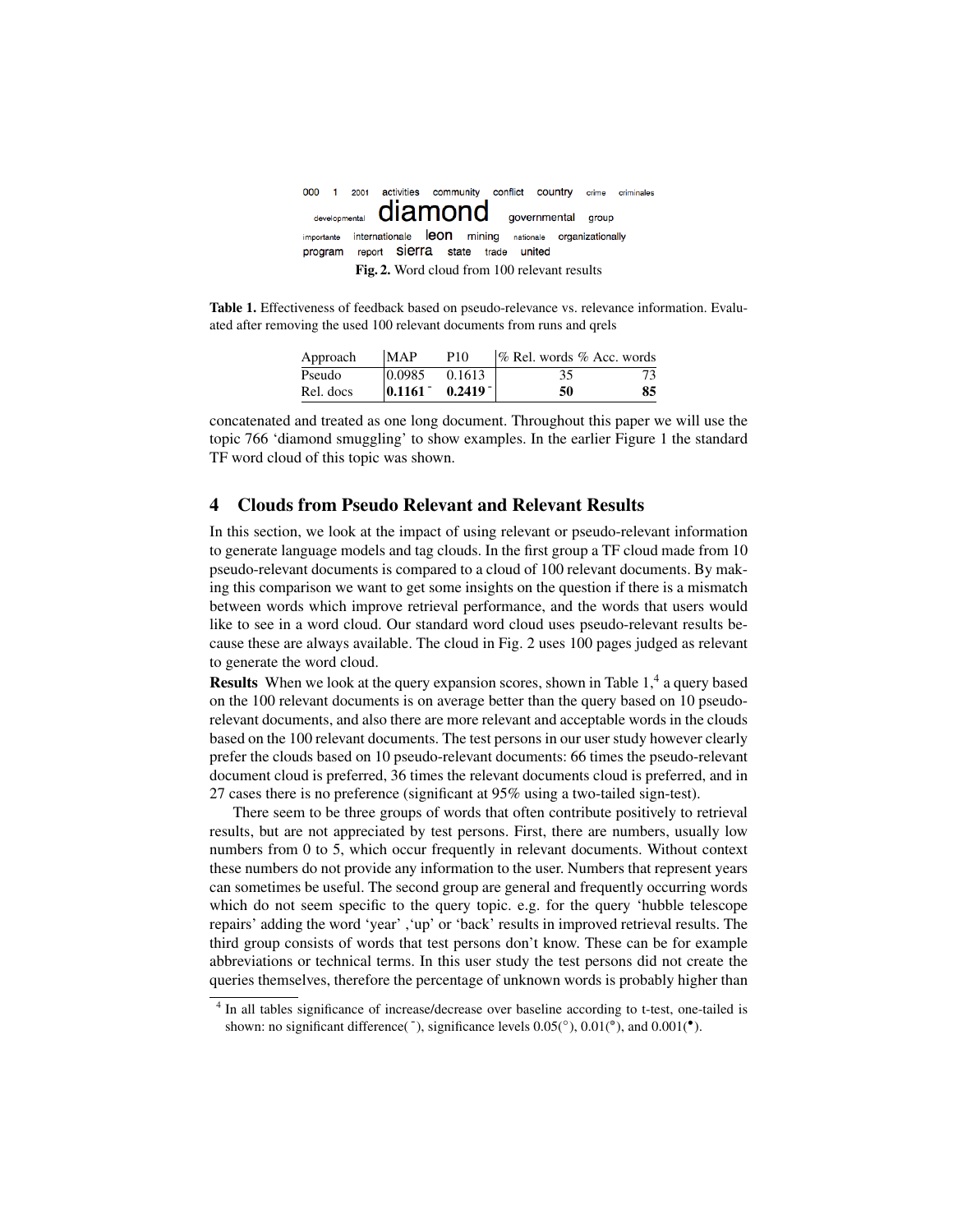

in a normal setting. In addition for most of the test persons English is not their first language. In some cases also the opposite effect takes place, test persons assume words they don't know (well) are relevant, while in fact the words are not relevant. Words appreciated by test persons and also contributing to retrieval performance are the query title words and keywords from the description and the narrative. The query description and narrative are in a real retrieval setting usually not available. Most of the informative words are either a synonym of a query word, or closely related to a query word.

These findings agree with the findings of a previous study, where users had to select good query expansion terms [19]. Also here reasons of misclassification of expansion term utility are: users often ignore terms suggested for purely statistical reasons, and users cannot always identify semantic relationships.

### 5 Non-Stemmed and Conflated Stemmed Clouds

In this section, we look at the impact of stemming to generate conflated language models and tag clouds. To stem, we use the most common English stemming algorithm, the Porter stemmer [17]. To visualize terms in a word cloud however, Porter word stems are not a good option. There are stemmers or lemmatizers that do not affect the readability of words, the simple S-removal stemmer for example conflates plural and singular word forms by removing the suffix -s according to a small number of rules [7]. The Porter stemmer is more aggressive, reducing for example 'immigrant' to 'immigr,' and 'political' to 'polit'. A requirement for the word clouds is to visualize correct English words, and not stems of words which are not clear to the user. Using word stems reduces the number of different terms in a document, because different words are reduced to the same stem. Since these words are very closely correlated, it is useful to aggregate them during the generation of terms for the word clouds. The question remains however which words should be visualised in the word cloud. In our experiments we consider non-stemmed word clouds and conflated word clouds where word stems are replaced by the most frequently occurring word in the collection that can be reduced to that word stem. The standard word cloud is conflated, in Figure 3 a non-stemmed word cloud is displayed. The non-stemmed cloud contains both 'diamond' and 'diamonds,' while the corresponding conflated cloud (see Fig. 1) only contains 'diamond'. The conflated cloud does bring up a small conflation issue. The non-stemmed cloud contains the word 'leone' (from Sierra Leone), but in the conflated cloud this is undesirably conflated to 'leon'. We opted for the collection-wise most frequent expansion since it is easy to process, but with hindsight choosing the most frequent word in the specific document(s) would have been preferred.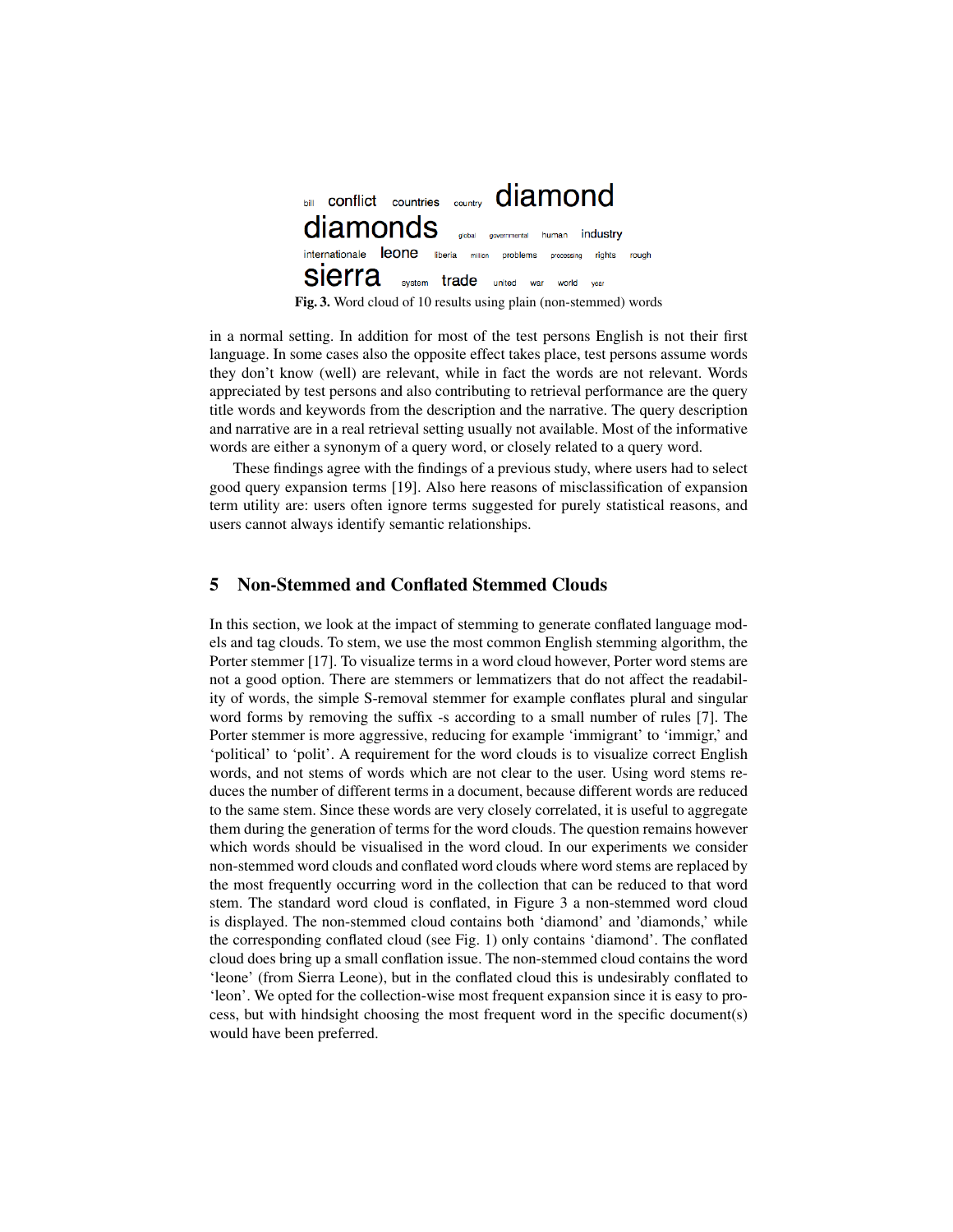

Fig. 4. Word cloud of 10 results with unigrams and bigrams

Results The effect of stemming is only evaluated in the user study. We did not do a system evaluation, because we do not have a non-stemmed index available. Looking at pairwise preferences, we see that it often makes only a small difference to the word clouds to conflate words with the same stem: 38 times the conflated cloud is preferred, 20 times the non-stemmed cloud is preferred, and 71 times there is no preference (significant at 95% on a two-tailed sign-test). Often the difference is so small that it is not noticed by test persons. A disadvantage of the conflated cloud is that sometimes words are conflated, but then expanded to an illogical word. For example for the query 'imported fire arms' in the word cloud 'imported' is changed into 'importante'. A disadvantage of the non-stemmed cloud is that users do not like to see two words that are obviously reduced to the same stem, like 'ant' and 'ants'. These kind of words also appear next to each other, because of the alphabetical order of the words.

### 6 Bigrams

In this section, we look at the impact of adding bigrams to generate more informative language models and tag clouds. For users, bigrams are often easier to interpret than single words, because a little more context is provided. We have created two models that incorporate bigrams, a mixed model that contains a mix of unigrams and bigrams, and a bigram model that consists solely of bigrams. To incorporate bigrams, we use the TF model with some adjustments. In the bigram model each term now consists of two words instead of one word. Bigrams containing one or two stopwords are excluded. The most frequently occurring bigram will receive the highest probability. In the mixed model, a term can either consist of one or two words. Both unigrams and bigrams contribute to the total term count. Again all terms containing one or two stopwords are excluded from the model. The probability of occurrence of a term, either bigram or unigram, is its frequency count, divided by the total term count. We want to avoid however that unigrams which occur usually as part of a bigram, receive too much probability. Therefore, we subtract from each unigram that occurs as part of a bigram, the probability of the most frequently occurring bigram that contains the unigram. Since the probabilities of the unigrams and the bigrams are estimated using the same approach,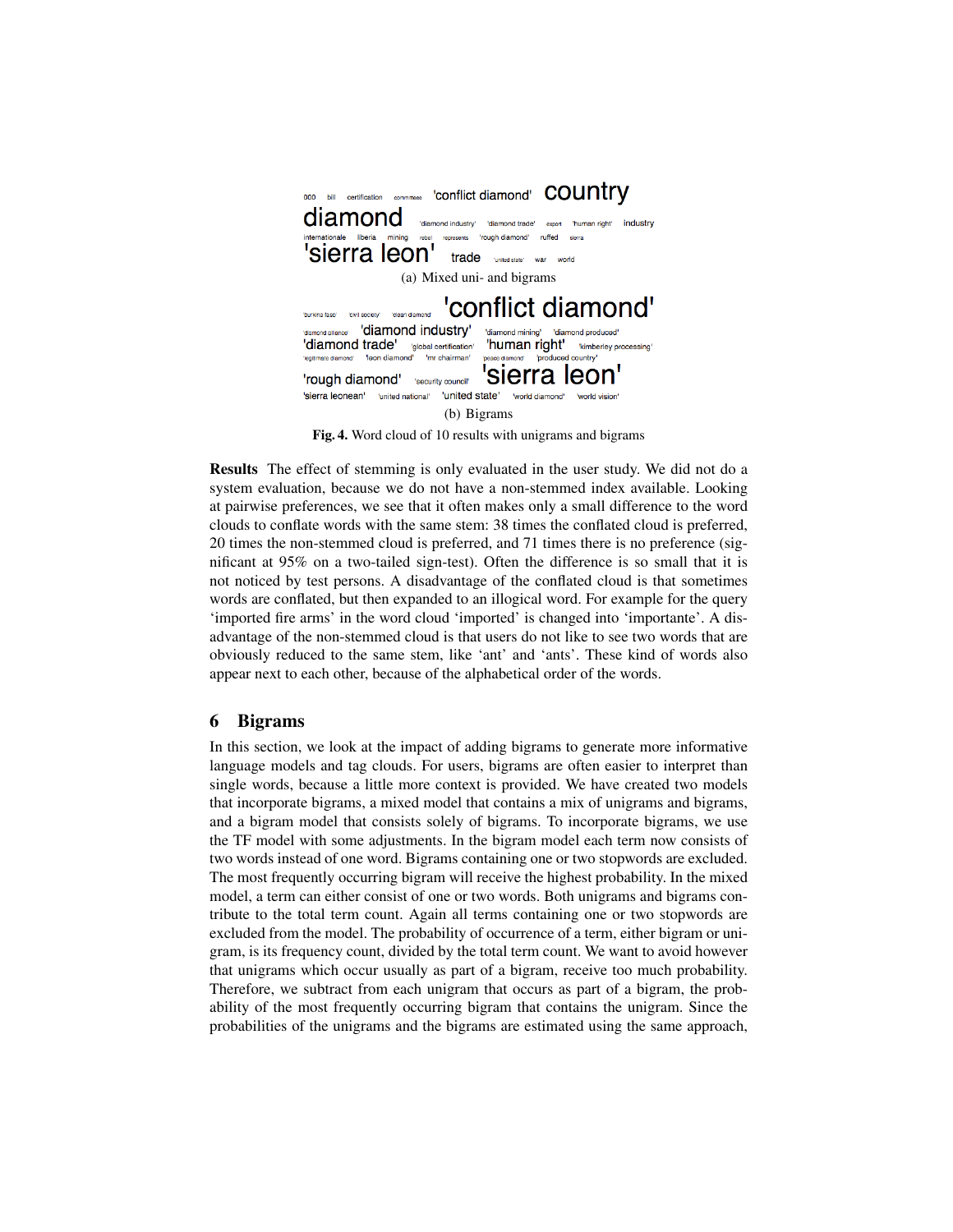Table 2. Effectivenss of unigram, bigram, and mixed tokenizations evaluated over the full qrels

| Approach       | <b>MAP</b>              | <b>P10</b>        | $\%$ Rel. words $\%$ Acc. words |    |
|----------------|-------------------------|-------------------|---------------------------------|----|
| Unigrams       | $ 0.2575 \quad 0.5097$  |                   | 35                              | 73 |
| Mixed          |                         | $0.2706 - 0.5226$ | 31                              | 71 |
| <b>Bigrams</b> | $0.2016^{\circ}$ 0.4387 |                   | 25                              | 71 |

Table 3. Pairwise preferences of test person over unigram, bigram, and mixed tokenizations

| Model 1 Model 2 |                |                      | # Preferences | Sign test 95% |      |
|-----------------|----------------|----------------------|---------------|---------------|------|
|                 |                | Model 1 Model 2 Tied |               |               |      |
| bigram mixed    |                | 49                   | 54            | 26            |      |
|                 | mixed unigram  | 71                   | 33            | 25            | 0.95 |
|                 | bigram unigram | 62                   | 46            | 21            |      |

the resulting probabilities are comparable. So, we can create word clouds and query expansions that are a mix of unigrams and bigrams. To include a bigram as a query expansion term we make use of the proximity operator available in Indri [15]. The terms in the bigram must appear ordered, with no terms between them. For the user study we placed bigrams between quotes to make them more visible as can be seen in Figure 4, bigrams can also be differentiated by using different colours.

Results In Table 2 the system evaluation results are shown. For query expansion, the model that uses a mix of unigrams and bigrams performs best with a MAP of 0.2706. Using only bigrams leads to a significant decrease in retrieval results compared to using only unigrams. Looking at the percentages of relevant and acceptable words, the unigram model produces the most relevant words. The mixed model performs almost as good as the unigram model.

In the user study, the clouds with mixed unigrams and bigrams and the clouds with only bigrams are selected most often as the best cloud as can be seen in Table 3. There is no significant difference in preference between mixed unigrams and bigrams, and only bigrams. Users do indeed like to see bigrams, but for some queries the cloud with only bigrams contains too many meaningless bigrams such as 'http www'. An advantage of the mixed cloud is that the number of bigrams in the cloud is flexible. When bigrams occur often in a document, also many will be included in the word cloud.

### 7 Term Weighting

In this section, we look at the impact of term weighting methods to generate language models and tag clouds. Besides the standard TF weighting we investigate two other variants of language models to weigh terms, the TFIDF model and the parsimonious model. In the TFIDF algorithm, the text frequency (TF) is now multiplied by the inverse document frequency (IDF). Words with an inverse document frequency of less than 10 are excluded from the model. In Figure 5(a) the example word cloud of the TFIDF model is shown. The last variant of our term weighting scheme is a parsimonious model [8]. The parsimonious language model concentrates the probability mass on fewer words than a standard language model. Only terms that occur relatively more frequent in the document as in the whole collection will be assigned a non-zero probability. The model automatically removes both common stopwords and corpus specific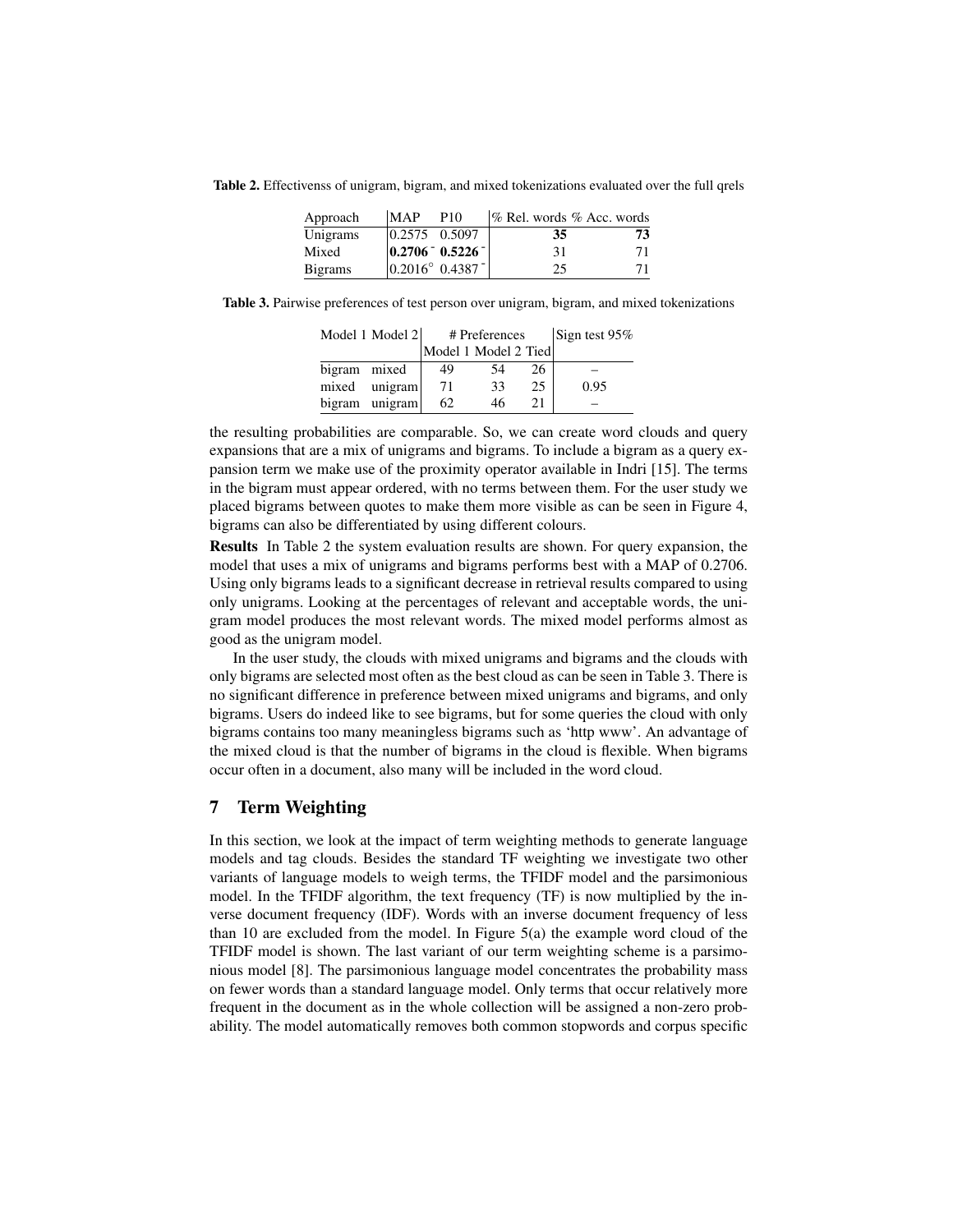| angola  | angolan antwerp | atrocities burkhalter burkina        |             |                  |           | carat    |                   |       |
|---------|-----------------|--------------------------------------|-------------|------------------|-----------|----------|-------------------|-------|
|         | diamond         | digger                               | faso        | freetown         |           | aosling  | <b>Insurgents</b> | jenks |
|         |                 | kimberley kono leonean               |             |                  |           |          |                   |       |
| liberia | liberian        | rebel ruffed                         |             | sierra           | smuggling |          | unita             |       |
|         |                 |                                      | $(a)$ TFIDF |                  |           |          |                   |       |
| africa  | angola          | and conflict country diamond         |             |                  |           |          |                   |       |
| export  |                 | legitimate                           | leon        |                  |           | liberia  | minino            | peace |
| rebel   |                 | rough ruffed <b>SIETTA</b> smuggling |             |                  | stone     | suffered | trade             | war   |
| world   |                 |                                      |             | (b) Parsimonious |           |          |                   |       |

Fig. 5. Word cloud of 10 results with TFIDF and parsimonious term weighting.

Table 4. Effectiveness of term weighting approaches evaluated over the full qrels

| Approach     | <b>MAP</b>       | P <sub>10</sub>  | % Rel. words % Acc. words |    |
|--------------|------------------|------------------|---------------------------|----|
| TF           | 0.2575           | 0.5097           | 35                        | 73 |
| <b>TFIDF</b> | $0.1265^{\circ}$ | $0.3839^{\circ}$ | 22                        | 67 |
| Pars.        | $0.2759^{\circ}$ | 0.5323           | 31                        | 68 |

stopwords, and words that are mentioned occasionally in the document. The parsimonious model estimates the probability P(t|R) using *Expectation-Maximization*:

E-step: 
$$
e_t = tf(t, R) \cdot \frac{(1 - \lambda)P(t|R)}{(1 - \lambda)P(t|R) + \lambda P(t|C)}
$$
 (1)

M-step: 
$$
P(t|R) = \frac{e_t}{\sum_t e_t}
$$
, i.e. normalize the model (2)

 $\lambda$  determines the weight of the background model  $P(t|C)$ . There is no fixed number of terms that are kept, but in the M-step terms that receive a probability below a threshold of 0.001 are removed from the model. In the next iteration the probabilities of the remaining terms are again normalised. The algorithm stops after a fixed number of iterations. In Figure 5(b) the parsimonious word cloud of our example topic is shown. Compared to the standard TF cloud (Figure 1) , we see that frequently occurring words like 'year' and 'system' have disappeared, and are replaced by more specific words like 'angola' and 'rebel'.

Results To start with the system based evaluation, Table 4 shows the system evaluation results for the different term weighting schemes. The parsimonious model performs best on both early and average precision. The TFIDF model performs significantly worse than the TF and the parsimonious model. Our simplest model, the TF model, actually produces the highest number of relevant and acceptable words. The parsimonious model produces more relevant words than the TFIDF model, but the number of acceptable words is the same. The weighting scheme of the parsimonious model is clearly more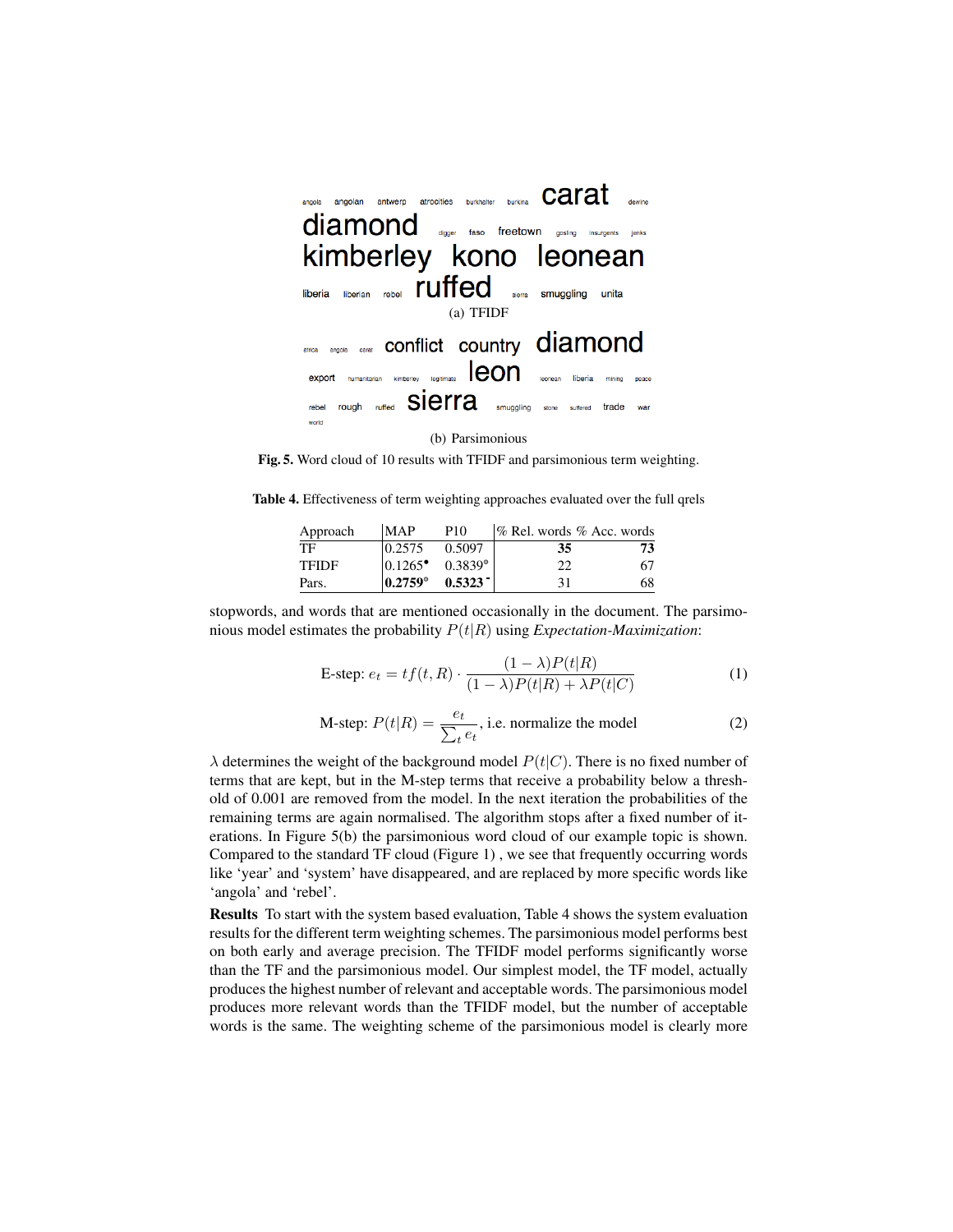| Model 1 Model 2 |              |                      | # Preferences | Sign test $95%$ |      |
|-----------------|--------------|----------------------|---------------|-----------------|------|
|                 |              | Model 1 Model 2 Tied |               |                 |      |
| TF              | <b>TFIDF</b> | 76                   | 33            | 20              | 0.95 |
| Pars.           | <b>TFIDF</b> | 84                   | 23            | 22.             | 0.95 |
| Pars.           | TF           | 56                   |               | 32.             |      |

Table 5. Pairwise preferences of test person over term weighting approaches

effective than the TF model, since for query expansion where weights were considered the parsimonious model performed better than the TF model.

The results of the user study can be found in Table 5. The parsimonious model is preferred more often than the TF model, and both the parsimonious and the TF model are significantly more often preferred over the TFIDF model. The parsimonious model contains more specific and less frequently occurring words than the TF model. In Section 4 we saw already that more general words are not appreciated by our test persons, but that they can be beneficial for retrieval. Although the TF model contains more relevant words according to our system evaluation, these words are less informative than the words in the parsimonious model. Indeed, both for query expansion and from the user's point of view the parsimonious model generates the best word clouds.

### 8 Conclusion

This paper investigated the connections between tag or word clouds popularised by Flickr and other social web sites, and the language models as used in IR. The main research question was: do words extracted by language modelling techniques correspond to the words that users like to see in word clouds?

We have investigated how we can create word clouds from documents and use language modelling techniques which are more advanced than only frequency counting and stopword removal. We found that different language modelling techniques can indeed be applied to create better word clouds. Including bigrams in the word clouds and a parsimonious term weighting scheme are the most effective improvements. We found there is some discrepancy between good words for query expansion selected by language modelling techniques, and words liked by users. This will be a problem when a word cloud is used for suggestion of query expansion terms. The problem can be partly solved by using a parsimonious weighting scheme which selects more specific and informative words than a TF model, but also achieves good results from a system point of view.

For future work, the parsimonious term weighting scheme can not only be useful to generate word clouds from documents, but also to create tag clouds from assigned tags. For example on LibraryThing [11] tag clouds are created for books. The resulting tag clouds feature generic tags like 'read,' 'own' and 'fiction,' which are non-distinctive for the book at hand. When the parsimonious model would be used to create the tag clouds, tags more specific to a book would feature more prominently in the cloud.

Acknowledgments This research was supported by the Netherlands Organization for Scientific Research (NWO, under project # 612.066.513).